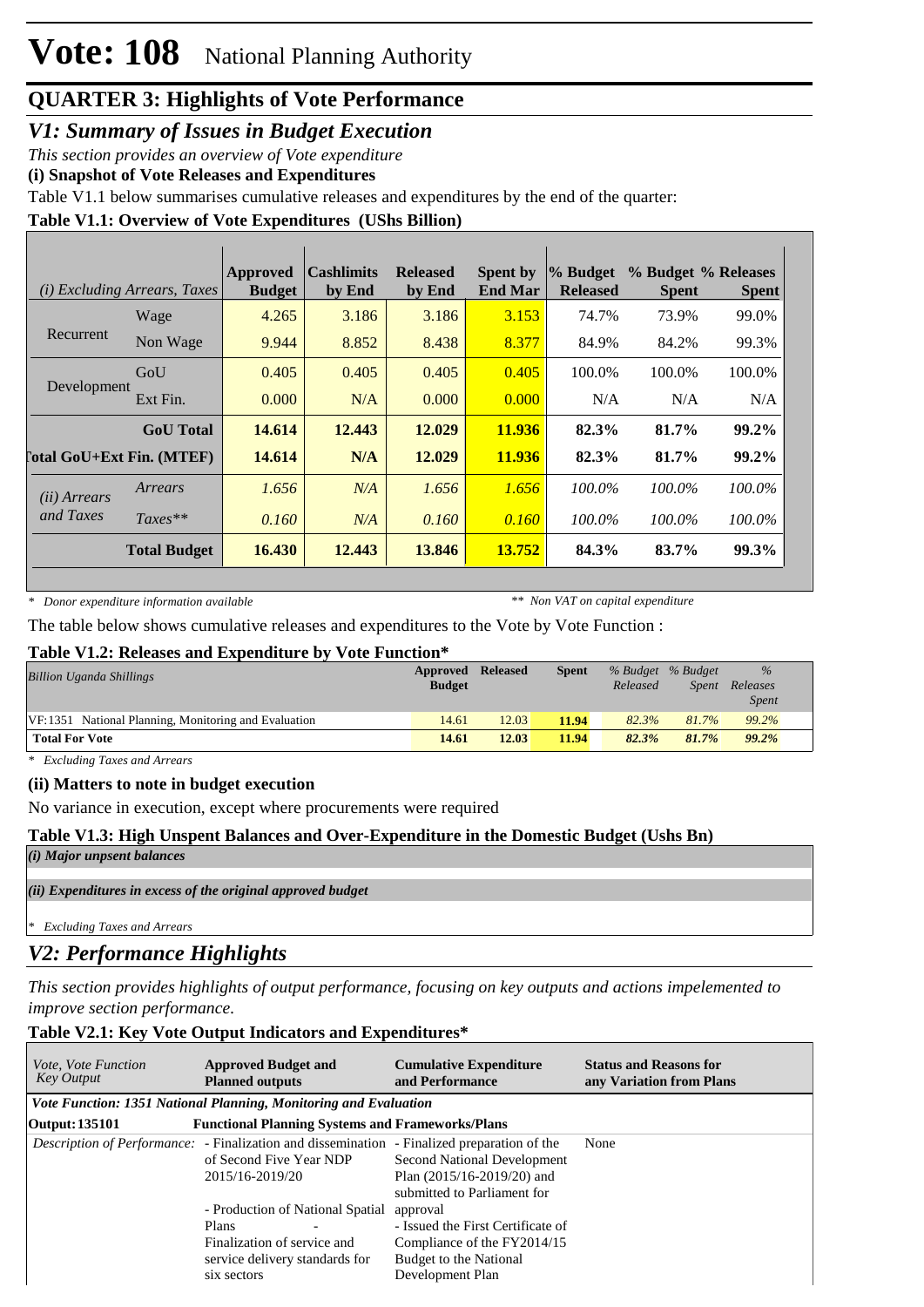| <b>Approved Budget and</b><br><i>Vote, Vote Function</i><br><b>Key Output</b><br><b>Planned outputs</b>                                                                              |                              |                                                                                                                                                                                                                                                                                                                                                                                                                                                                                                                        | <b>Cumulative Expenditure</b><br>and Performance |                                                                                                               | <b>Status and Reasons for</b><br>any Variation from Plans |       |  |
|--------------------------------------------------------------------------------------------------------------------------------------------------------------------------------------|------------------------------|------------------------------------------------------------------------------------------------------------------------------------------------------------------------------------------------------------------------------------------------------------------------------------------------------------------------------------------------------------------------------------------------------------------------------------------------------------------------------------------------------------------------|--------------------------------------------------|---------------------------------------------------------------------------------------------------------------|-----------------------------------------------------------|-------|--|
|                                                                                                                                                                                      |                              | - Prepared the spatial<br>component of the Second<br>National Development Plan<br>2015/16-2019/20, to illustrate<br>and guide infrastructural<br>development at sectorial levels                                                                                                                                                                                                                                                                                                                                       |                                                  |                                                                                                               |                                                           |       |  |
| Performance Indicators:                                                                                                                                                              |                              |                                                                                                                                                                                                                                                                                                                                                                                                                                                                                                                        |                                                  |                                                                                                               |                                                           |       |  |
| No. of institutions (MDAs<br>and LGs) supported in<br>development planning                                                                                                           | 128                          |                                                                                                                                                                                                                                                                                                                                                                                                                                                                                                                        | 134                                              |                                                                                                               |                                                           |       |  |
| No. Of Major Planning<br>Instruments finalised $(5 \&$<br>10 Year NDP and 30 Year                                                                                                    | $\mathfrak{2}$               |                                                                                                                                                                                                                                                                                                                                                                                                                                                                                                                        | $\overline{c}$                                   |                                                                                                               |                                                           |       |  |
| <b>Output Cost:</b>                                                                                                                                                                  | UShs Bn:                     | 3.815                                                                                                                                                                                                                                                                                                                                                                                                                                                                                                                  | UShs Bn:                                         | 3.485                                                                                                         | % Budget Spent:                                           | 91.4% |  |
| <b>Output: 135102</b>                                                                                                                                                                | <b>Functional Think Tank</b> |                                                                                                                                                                                                                                                                                                                                                                                                                                                                                                                        |                                                  |                                                                                                               |                                                           |       |  |
| Description of Performance: - Production of fourth National<br>Development Report (NDR4)<br>on performance of the economy<br>FY2013/14<br>Development of web based<br>NDP M&E System |                              | backlog of Annual National<br>Development Reports for Fys<br>2011/12 and 2012/13. The<br><b>Annual National Development</b><br>Report for the FY2013/14 is<br>under preparation<br>- Produced the draft 4th APRM<br>Annual Progress Report on the<br>implementation of the Africa<br>Peer Review Mechanism<br><b>Uganda Programme of Action</b><br>for the Period July 2011 to June<br>2014<br>- Produced a paper on<br><b>Employment Creation Strategies</b><br>for Uganda for Presidential<br>Economic Council (PEC) |                                                  | -Completed the production of a Focus shifted to the preparation<br>of the Second National<br>development Plan |                                                           |       |  |
| Performance Indicators:                                                                                                                                                              |                              |                                                                                                                                                                                                                                                                                                                                                                                                                                                                                                                        |                                                  |                                                                                                               |                                                           |       |  |
| No. of PEC/researched<br>papers produced                                                                                                                                             | $\,8\,$                      |                                                                                                                                                                                                                                                                                                                                                                                                                                                                                                                        | $\mathbf{1}$                                     |                                                                                                               |                                                           |       |  |
| <b>Output Cost:</b>                                                                                                                                                                  | UShs Bn:                     | 3.286                                                                                                                                                                                                                                                                                                                                                                                                                                                                                                                  | UShs Bn:                                         | 2.146                                                                                                         | % Budget Spent:                                           | 65.3% |  |
| <b>Vote Function Cost</b>                                                                                                                                                            | <b>UShs Bn:</b>              |                                                                                                                                                                                                                                                                                                                                                                                                                                                                                                                        | 14.614 UShs Bn:                                  |                                                                                                               | 11.936 % Budget Spent:                                    | 81.7% |  |
| <b>Cost of Vote Services:</b>                                                                                                                                                        | UShs Bn:                     |                                                                                                                                                                                                                                                                                                                                                                                                                                                                                                                        | 14.614 <i>UShs Bn</i> :                          |                                                                                                               | <b>11.936</b> % Budget Spent:                             | 81.7% |  |

# **QUARTER 3: Highlights of Vote Performance**

*\* Excluding Taxes and Arrears*

A number of the key outputs require wide consultations, dialoguing with stakeholders; hence more time is needed before the final the products can be produced, i.e. NDPII, Spatial Framework, etc.

#### **Table V2.2: Implementing Actions to Improve Vote Performance**

| <b>Planned Actions:</b>                                                                                               | <b>Actual Actions:</b>                                                                                                                                                                                                                                                                   | <b>Reasons for Variation</b> |
|-----------------------------------------------------------------------------------------------------------------------|------------------------------------------------------------------------------------------------------------------------------------------------------------------------------------------------------------------------------------------------------------------------------------------|------------------------------|
| Vote: 108 National Planning Authority                                                                                 |                                                                                                                                                                                                                                                                                          |                              |
| Vote Function: 1351 National Planning, Monitoring and Evaluation                                                      |                                                                                                                                                                                                                                                                                          |                              |
| Use of the same macroeconomic<br>framework by BOU, MFPED and NPA                                                      | The NDPII Macroeconomic model<br>jointly prepared by BOU, UBOS, OPM,<br><b>EPRC, MFPED and NPA</b>                                                                                                                                                                                       | None                         |
| Vote: 108 National Planning Authority                                                                                 |                                                                                                                                                                                                                                                                                          |                              |
| Vote Function: 1351 National Planning, Monitoring and Evaluation                                                      |                                                                                                                                                                                                                                                                                          |                              |
| Re-clustering sectors according to the<br>strategic direction of the country to inform<br>the budget system and tools | <b>Local Government Planning Guidelines</b><br>developed to guide formulation of<br><b>Higher and Lower Local Government</b><br><b>Development Plans, Development of</b><br>Sector Issues Papers was guided by the<br><b>NDPII</b> strategic direction, Objectives<br>and priority areas | None                         |
| Build consensus over the NDP results<br>framework and harmonize M&E system                                            | The NDPII Monitoring and Evaluation<br>(M&E) Strategy jointly prepared by                                                                                                                                                                                                                | None                         |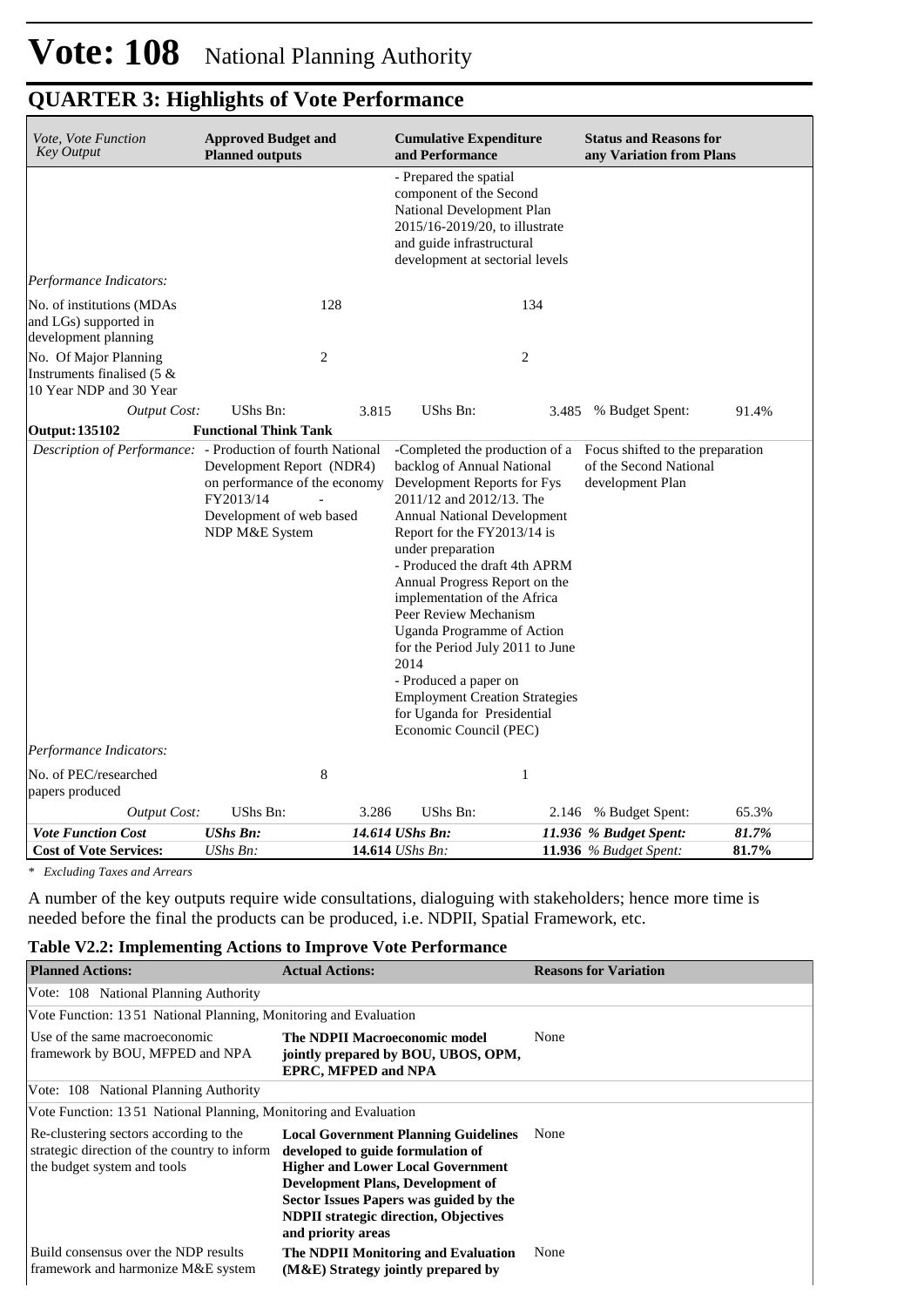# **Vote: 108** National Planning Authority

## **QUARTER 3: Highlights of Vote Performance**

**lead M&E institutions2**

**Planned Actions: Actual Actions: Reasons for Variation** 

### *V3: Details of Releases and Expenditure*

*This section provides a comprehensive summary of the outputs delivered by the Vote and further details of Vote expenditures by Vote Function and Expenditure Item.*

#### **Table V3.1: GoU Releases and Expenditure by Output\***

| <b>Billion Uganda Shillings</b>                                     | Approved      | <b>Released</b> | <b>Spent</b> | $%$ GoU       | $%$ GoU       | $%$ GoU      |  |
|---------------------------------------------------------------------|---------------|-----------------|--------------|---------------|---------------|--------------|--|
|                                                                     | <b>Budget</b> |                 |              | <b>Budget</b> | <b>Budget</b> | Releases     |  |
|                                                                     |               |                 |              | Released      | <i>Spent</i>  | <i>Spent</i> |  |
| VF:1351 National Planning, Monitoring and Evaluation                | 14.61         | 12.03           | 11.94        | 82.3%         | 81.7%         | 99.2%        |  |
| Class: Outputs Provided                                             | 14.21         | 11.62           | 11.53        | 81.8%         | 81.2%         | 99.2%        |  |
| 135101 Production of National Development Planning framework and    | 3.81          | 3.50            | 3.49         | 91.8%         | 91.4%         | 99.5%        |  |
| systems                                                             |               |                 |              |               |               |              |  |
| 135102 Policy Analysis, Monitoring and Evaluation                   | 3.29          | 2.16            | 2.15         | 65.7%         | 65.3%         | 99.4%        |  |
| 135104 Coordination of Global, Regional and Cross-Sectoral national | 1.26          | 1.21            | 1.20         | 96.3%         | 95.9%         | 99.6%        |  |
| <b>Initiatives</b>                                                  |               |                 |              |               |               |              |  |
| 135105 Finance and Administrative Support Services                  | 5.85          | 4.75            | 4.69         | 81.2%         | 80.2%         | 98.8%        |  |
| Class: Capital Purchases                                            | 0.41          | 0.41            | 0.41         | 100.0%        | 100.0%        | 100.0%       |  |
| 135175 Purchase of Motor Vehicles and Other Transport Equipment     | 0.41          | 0.41            | 0.41         | 100.0%        | 100.0%        | $100.0\%$    |  |
| <b>Total For Vote</b>                                               | 14.61         | 12.03           | 11.94        | 82.3%         | 81.7%         | 99.2%        |  |
|                                                                     |               |                 |              |               |               |              |  |

*\* Excluding Taxes and Arrears*

#### **Table V3.2: 2015/16 GoU Expenditure by Item**

| <b>Billion Uganda Shillings</b>                           | Approved<br><b>Budget</b> | <b>Releases</b> | <b>Expend-</b><br>iture | % Budged<br><b>Released</b> | % Budget<br><b>Spent</b> | %Releases<br><b>Spent</b> |
|-----------------------------------------------------------|---------------------------|-----------------|-------------------------|-----------------------------|--------------------------|---------------------------|
| <b>Output Class: Outputs Provided</b>                     | 14.21                     | 11.62           | <b>11.53</b>            | 81.8%                       | 81.2%                    | 99.2%                     |
| 211102 Contract Staff Salaries (Incl. Casuals, Temporary) | 0.00                      | 0.00            | 0.00                    | N/A                         | N/A                      | N/A                       |
| 211103 Allowances                                         | 0.76                      | 0.66            | 0.66                    | 87.2%                       | 87.4%                    | 100.2%                    |
| 211104 Statutory salaries                                 | 4.26                      | 3.19            | 3.15                    | 74.7%                       | 73.9%                    | 99.0%                     |
| 212101 Social Security Contributions                      | 0.50                      | 0.37            | 0.37                    | 73.4%                       | 73.4%                    | 100.0%                    |
| 213001 Medical expenses (To employees)                    | 0.45                      | 0.38            | 0.37                    | 83.8%                       | 82.3%                    | 98.2%                     |
| 213002 Incapacity, death benefits and funeral expenses    | 0.03                      | 0.03            | 0.03                    | 81.3%                       | 81.3%                    | 100.0%                    |
| 213004 Gratuity Expenses                                  | 1.85                      | 1.17            | 1.17                    | 63.2%                       | 63.2%                    | 100.0%                    |
| 221001 Advertising and Public Relations                   | 0.17                      | 0.15            | 0.14                    | 90.6%                       | 87.3%                    | 96.3%                     |
| 221002 Workshops and Seminars                             | 1.02                      | 0.97            | 0.97                    | 95.5%                       | 95.4%                    | 99.9%                     |
| 221003 Staff Training                                     | 0.20                      | 0.17            | 0.17                    | 86.2%                       | 86.2%                    | 100.0%                    |
| 221004 Recruitment Expenses                               | 0.04                      | 0.03            | 0.03                    | 91.4%                       | 91.4%                    | 100.0%                    |
| 221005 Hire of Venue (chairs, projector, etc)             | 0.32                      | 0.30            | 0.30                    | 93.7%                       | 92.8%                    | 99.1%                     |
| 221006 Commissions and related charges                    | 0.01                      | 0.01            | 0.01                    | 81.8%                       | 81.8%                    | 100.0%                    |
| 221007 Books, Periodicals & Newspapers                    | 0.05                      | 0.05            | 0.05                    | 93.7%                       | 93.7%                    | 100.0%                    |
| 221008 Computer supplies and Information Technology (IT)  | 0.16                      | 0.15            | 0.15                    | 92.4%                       | 92.4%                    | 100.0%                    |
| 221009 Welfare and Entertainment                          | 0.39                      | 0.37            | 0.37                    | 93.2%                       | 93.2%                    | 100.0%                    |
| 221010 Special Meals and Drinks                           | 0.11                      | 0.10            | 0.10                    | 87.4%                       | 87.4%                    | 100.0%                    |
| 221011 Printing, Stationery, Photocopying and Binding     | 0.73                      | 0.68            | 0.65                    | 92.8%                       | 89.4%                    | 96.3%                     |
| 221012 Small Office Equipment                             | 0.08                      | 0.07            | 0.07                    | 84.9%                       | 84.9%                    | 100.0%                    |
| 221016 IFMS Recurrent costs                               | 0.08                      | 0.07            | 0.07                    | 90.6%                       | 90.6%                    | 100.0%                    |
| 221017 Subscriptions                                      | 0.02                      | 0.02            | 0.02                    | 83.6%                       | 83.6%                    | 100.0%                    |
| 221020 IPPS Recurrent Costs                               | 0.02                      | 0.02            | 0.02                    | 75.0%                       | 75.0%                    | 100.0%                    |
| 222001 Telecommunications                                 | 0.15                      | 0.14            | 0.14                    | 87.3%                       | 87.3%                    | 100.0%                    |
| 222002 Postage and Courier                                | 0.03                      | 0.03            | 0.03                    | 86.8%                       | 86.8%                    | 100.0%                    |
| 222003 Information and communications technology (ICT)    | 0.23                      | 0.23            | 0.23                    | 97.3%                       | 97.3%                    | 100.0%                    |
| 223004 Guard and Security services                        | 0.02                      | 0.02            | 0.02                    | 83.3%                       | 73.0%                    | 87.6%                     |
| 223005 Electricity                                        | 0.06                      | 0.06            | 0.06                    | 91.7%                       | 91.7%                    | 100.0%                    |
| 223006 Water                                              | 0.01                      | 0.01            | 0.01                    | 83.3%                       | 83.3%                    | 100.0%                    |
| 225001 Consultancy Services- Short term                   | 0.34                      | 0.33            | 0.33                    | 96.5%                       | 96.5%                    | 100.0%                    |
| 226001 Insurances                                         | 0.03                      | 0.03            | 0.03                    | 100.0%                      | 100.0%                   | 100.0%                    |
| 227001 Travel inland                                      | 0.50                      | 0.43            | 0.43                    | 86.2%                       | 86.2%                    | 100.0%                    |
| 227002 Travel abroad                                      | 0.50                      | 0.45            | 0.43                    | 90.8%                       | 86.6%                    | 95.3%                     |
| 227004 Fuel, Lubricants and Oils                          | 0.58                      | 0.52            | 0.53                    | 89.9%                       | 90.7%                    | 100.9%                    |
| 228001 Maintenance - Civil                                | 0.10                      | 0.10            | 0.09                    | 95.0%                       | 94.6%                    | 99.6%                     |
| 228002 Maintenance - Vehicles                             | 0.32                      | 0.29            | 0.29                    | 92.4%                       | 91.8%                    | 99.3%                     |